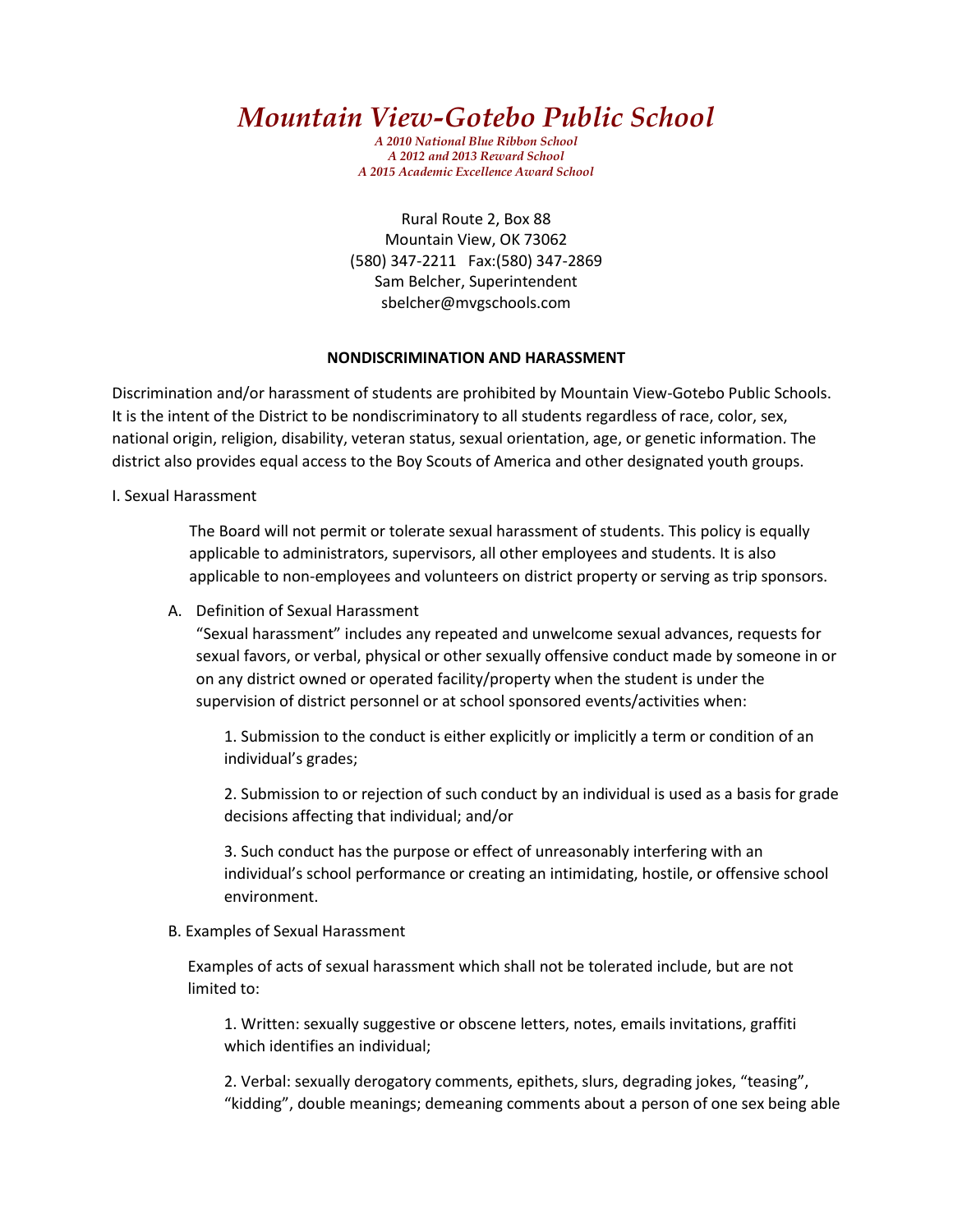to succeed in a job/class historically considered to be held/taken by the opposite sex; solicitation by employees of sexual favors or attention from students;

3. Physical: unwelcome touching of an individual, such as pinching, hugging, patting, repeated brushing against a student's body; pulling at clothing; blocking one's passage;

4. Visual: sexually oriented gestures; displaying sexually suggestive or derogatory objects, pictures, magazines, cartoons, or posters;

5. Any other action, including all forms of electronic communication, which emphasizes the vulnerability of the victim specifically because of gender.

# C. Notification

A student should directly inform the harasser that the conduct is unwelcome and must stop. A student who has initially welcomed such conduct by active participation must give specific notice to the alleged harasser that such conduct is no longer welcome in order for any such subsequent conduct to be deemed unwelcome.

A student who feels that he/she is a victim of sexual harassment is urged to report such complaints as soon as possible while facts are known and potential witnesses are available.

D. Disciplinary Action

Employees who sexually harass shall be subject to disciplinary action which may include verbal warning, written admonishment, suspension, and recommendation for nonreemployment or termination subject to applicable procedural and due process requirements.

Students who sexually harass shall be subject to disciplinary action which may include verbal warning, written admonishment, suspension from school or other appropriate action subject to applicable procedural and due process requirements.

It shall be a violation of this policy to disregard and fail to investigate allegations of sexual harassment whether reported by the individual who is the subject of the alleged harassment, or a witness, and to fail to take immediate corrective action in the event misconduct has occurred.

The Board is concerned with the "off-duty" conduct of school personnel when the conduct has or will have a negative impact on the educational process of the school. Any romantic or sexual affiliation between school personnel and students, including students who have reached the age of majority (18), during school hours will have a negative impact on the educational process and shall constitute a violation of school policy. Such violations may result in suspension of the student and suspension or termination for the employee. Any sexual affiliation between school personnel and students under the age of eighteen (18) may constitute a crime under state or federal law.

E. Procedures for filing a Sexual Harassment Complaint

A student who feels that he/she is a victim of sexual harassment must make the concerns known through the following procedures: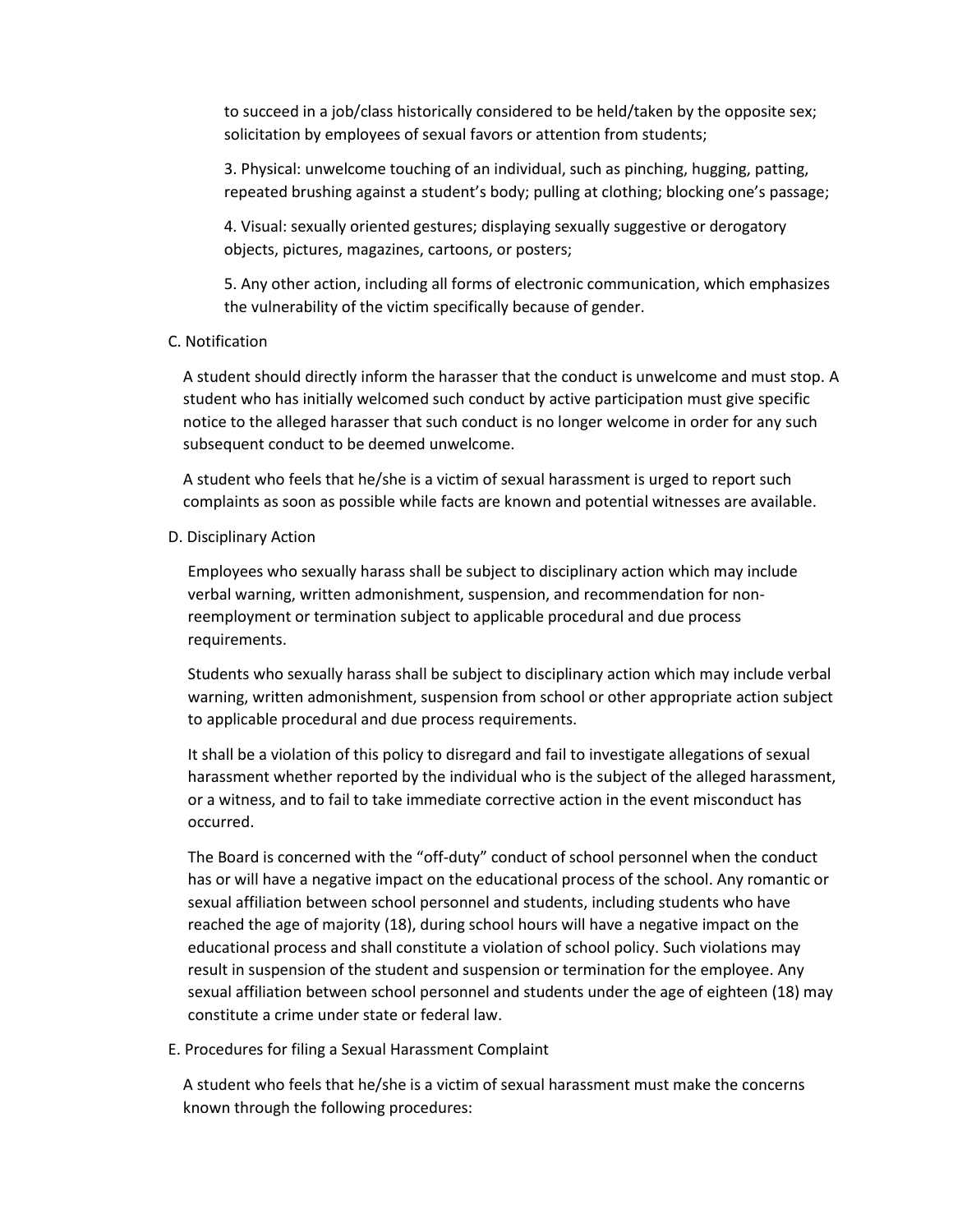1. A student who feels comfortable doing so should directly inform the person(s) engaging in sexual harassing conduct or communications that such conduct or communications is offensive and must stop.

2. Students who feel that employees of the District or other students are subjecting them to sexual harassment should report these conditions to a teacher or counselor. If the student's teacher or counselor is the alleged offending person, the report will be made to the building principal or assistant principal. If the student's principal or assistant principal is the alleged offending person, the report must be made to the Assistant Superintendent of Student Services or the Deputy Superintendent of Personnel Services in the Administrative Services Center. Confidentiality will be maintained and no one other than those necessarily involved will be contacted.

3. A teacher, principal, or other administrator is responsible for taking appropriate and effective action when he/she knows, or reasonably should have known, that an individual under his/her supervision is being sexually harassed.

4. The teacher, principal, Assistant Superintendent or other administrator shall promptly discuss any concerns with the student making the complaint.

5. The adult shall be responsible for immediately informing the Building Principal of the complaint.

6. The Superintendent shall develop regulations outlining steps to be taken in the investigation process.

7. It is improper for the student, acting on his/her own, to solicit statements in support of the allegation.

8. Retaliation is prohibited against an individual who complains of sexual harassment, anyone who testifies on behalf of the complainant, anyone who assists or participates in an investigation, proceeding, or hearing conducted under this policy.

9. If a student intentionally fabricates a complaint of sexual harassment against another individual covered under this policy, the student shall be subject to disciplinary action which may include verbal warning, written admonishment or suspension from school subject to applicable procedural and due process requirements.

#### II. Racial Harassment

The Board will not permit or tolerate racial harassment of students. This policy is equally applicable to administrators, supervisors, all other employees and students. It is also applicable to non-employees and volunteers when they are on district property, serving as trip sponsors, or participating in a school-sponsored event.

A. Definition of Racial Harassment According to the Office of Civil Rights, Racial Harassment occurs when a hostile environment related to an individual's race is created through oral, written, graphic or physical conduct, which is sufficiently severe, persistent or pervasive so as to interfere or limit an individual's participation in educational programs and activities.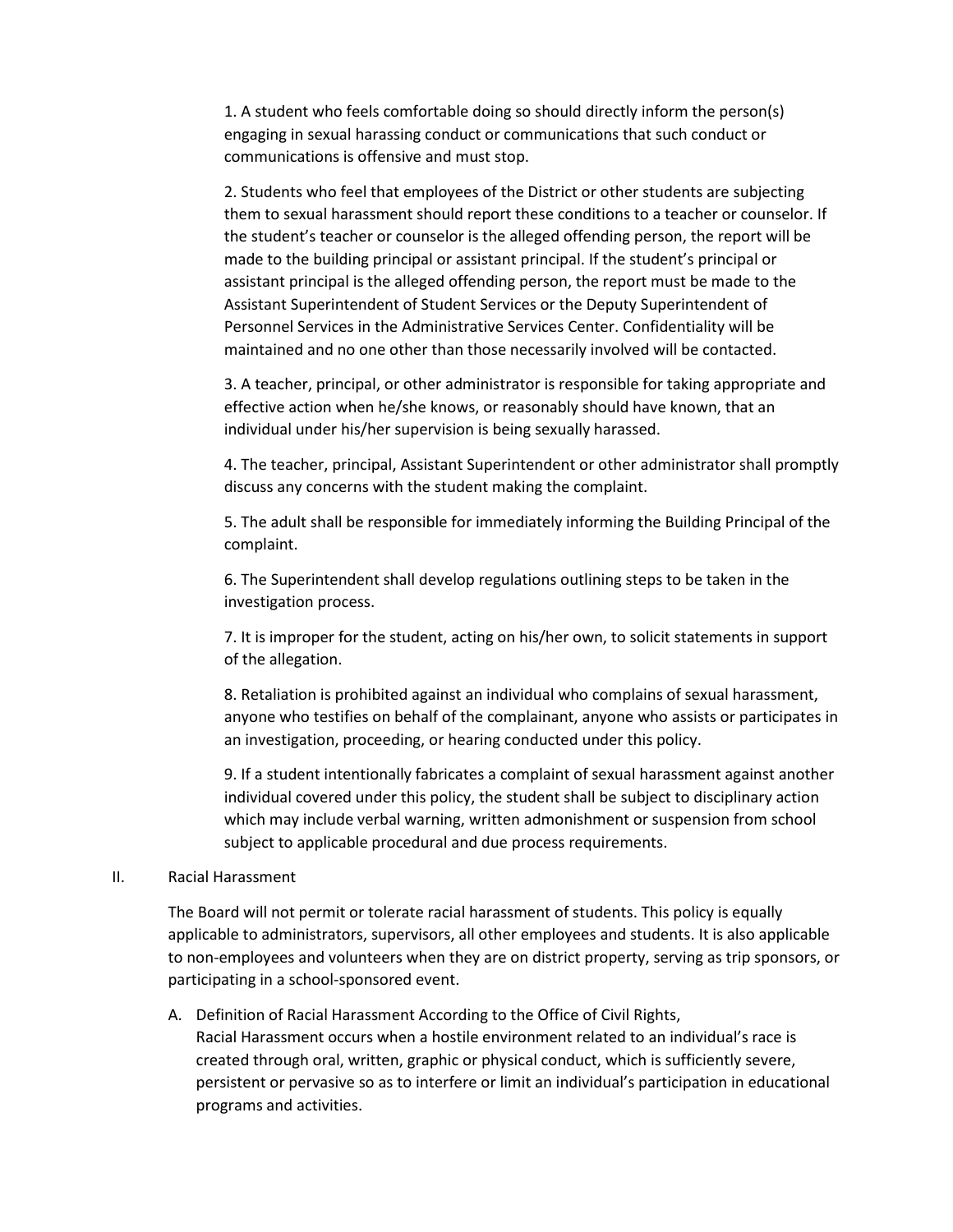# B. Examples of Racial Harassment

Examples of acts of racial harassment which shall not be tolerated include, but are not limited to:

1. Verbal: demeaning remarks to an individual or group, including name calling, racial slurs and jokes; fighting words based on race, color, or national origin.

2. Visual and Written: materials intended to create a hostile or demeaning environment.

3. Physical: threatening or assaulting; impacting the safety of others.

# C. Notification

A student who feels that he/she is a victim of racial harassment is urged to report such complaints as soon as possible while facts are known and potential witnesses are available to his/her teacher, counselor, or principal. The school staff member shall report the incident to the Superintendent.

D. Non-Retaliation

Retaliation is prohibited against an individual who complains of racial harassment, anyone who testifies on behalf of the complainant, or anyone who assists or participates in an investigation or proceeding conducted under this policy.

E. Disciplinary Action

Individuals engaging in racial harassment shall be subject to disciplinary action which may include verbal warning, written admonishment, suspension, and in the case of employees, recommendation for non-reemployment or termination subject to applicable procedural and due process requirements. It shall be a violation of this policy to disregard and fail to investigate allegations of racial harassment whether reported by the individual who is the subject of the alleged harassment, or a witness, and to fail to take immediate corrective action in the event misconduct has occurred.

# F. Procedures for Filing a Racial Harassment Complaint

A student who feels that he/she is a victim of racial harassment must make the concerns known through the following procedures:

1. Reporting the condition to a person of authority. Students who believe that employees of the District or other students are subjecting them to racial harassment must report these conditions to a teacher or counselor. If the student's teacher or counselor is the alleged offending person, the report will be made to the building principal. If the student's principal is the alleged offending person, the report must be made to the Superintendent. Confidentiality will be maintained and no one other than those necessarily involved will be contacted.

2. Filing the complaint with District administration. The teacher, principal, or other administrator shall promptly discuss any concerns with the student making the complaint and immediately inform the Superintendent of the complaint.

3. Investigating the complaint. Within five (5) working days of the complaint being filed, an initial investigation of the complaint will be initiated by the Superintendent or his/her designee.

# III. Individuals With Disabilities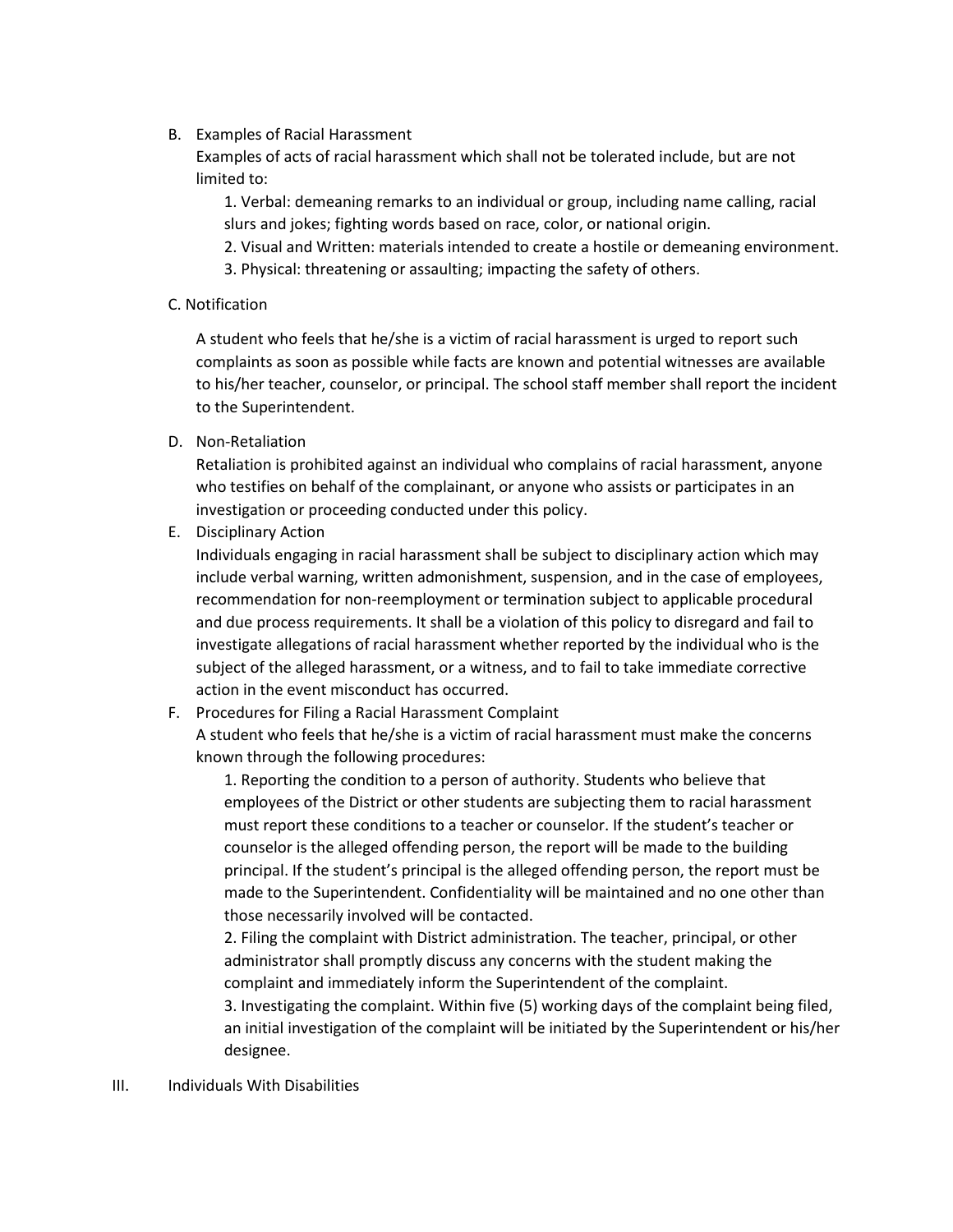The District recognizes its responsibilities to children who are or may be qualified persons with disabilities under Section 504 of the Rehabilitation Act of 1973 ("Section 504") and Title II of the Americans with Disabilities Act ("Title II).

All qualified persons with disabilities within the jurisdiction of the Norman Public Schools are entitled to a Free Appropriate Public Education ("FAPE"), regardless of the nature or severity of the person's disability. Section 504 and Title II define a person with a disability as any person who (a) has a physical or mental impairment that substantially limits one or more major life activities, (b) has a record of such an impairment or (c) is regarded as having such an impairment.

# A. Definition of Disability

The definition of disability shall be construed in favor of broad coverage of individuals, to the maximum extent permitted by Section 504 and Title II.

The term "physical or mental impairment" means (a) any physiological disorder or condition, cosmetic disfigurement, or anatomical loss affecting one or more of the following body systems: neurological; musculoskeletal; special sense organs; respiratory, including speech organs; cardiovascular; reproductive, digestive, genitourinary; hemic and lymphatic; skin; and endocrine; or (b) any mental or psychological disorder, such as mental retardation, organic brain syndrome, emotional or mental illness, and specific learning disabilities. The phrase "physical or mental impairment" includes, but is not limited to, such contagious and noncontagious diseases and conditions as orthopedic, visual, speech and hearing impairments, cerebral palsy, epilepsy, muscular dystrophy, multiple sclerosis, cancer, heart disease, diabetes, mental retardation, emotional illness, specific learning disabilities, HIV disease (whether symptomatic or asymptomatic), tuberculosis, drug addiction, and alcoholism.

The term "major life activities" includes, but is not limited to, functions such as caring for one's self, performing manual tasks, seeing, hearing, eating, sleeping, walking, standing, lifting, bending, speaking, breathing, learning, reading, concentrating, thinking, communicating and working. A "major life activity" also includes the operation of a major bodily function, including but not limited to, functions of the immune system, normal cell growth, digestive, bowel, bladder, neurological, brain, respiratory, circulatory, endocrine and reproductive functions.

An impairment that substantially limits one major life activity need not limit other major life activities in order to be considered a disability. An impairment that is episodic or in remission is a disability if it would substantially limit a major life activity when active.

The determination of whether an impairment substantially limits a major life activity shall be made without regard to the ameliorative effects of mitigating measures such as: (a) medication, medical supplies, equipment, or appliances, low-vision devices (which do not include ordinary eyeglasses or contact lenses), prosthetics including limbs and devices, hearing aids and cochlear implants or other implantable hearing devices,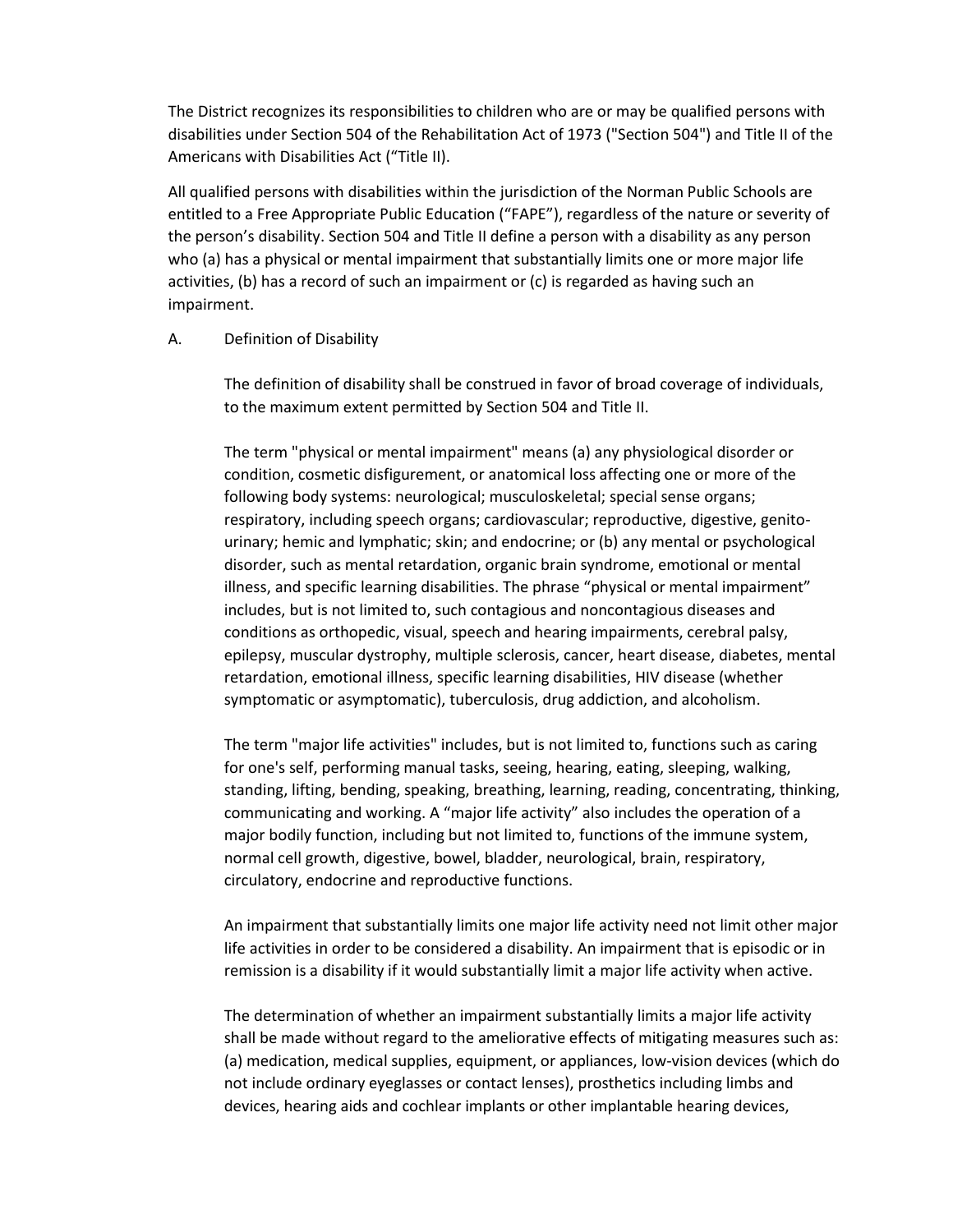mobility devices, or oxygen therapy equipment and supplies; (b) use of assistive technology; (c) reasonable accommodations or auxiliary aids or services; or (d) learned behavioral or adaptive neurological modifications.

The ameliorative effects of the mitigating measures of ordinary eyeglasses or contact lenses shall be considered in determining whether an impairment substantially limits a major life activity.

For purposes of this policy, a "qualified person with a disability" is a person with a disability who is (a) of an age during which it is mandatory under Oklahoma law to provide such services to persons with disabilities; (b) of an age during which persons without disabilities are provided such services; or (c) a person for whom a state is required to provide a FAPE under the Individuals with Disabilities Education Act.

1. Appropriate Education

An appropriate education may comprise education in regular classes, education in regular classes with the use of related aids and services, or special education and related services in separate classrooms for all or portions of the school day. Special education may include specially designed instruction in classrooms, at home, or in private or public institutions and may be accompanied by related services such as speech therapy, occupational and physical therapy, psychological counseling and medical diagnostic services necessary to the child's education. An appropriate education in the District will include: (a) Regular or special education and related aids and services designed to meet the individual education needs of students with disabilities as adequately as the needs of non-disabled students are met; (b) The education of each student with a disability with non-disabled students, to the maximum extent appropriate to the needs of the student with a disability; (c) Evaluation and placement procedures established to guard against misclassification or inappropriate placement of students, and a periodic reevaluation of students who have been provided special education or related services; and (d) Establishment of due process procedures that enable parents and guardians to receive required notices, review their child's records and challenge identification, evaluation and placement decisions, and that provide for an impartial hearing with the opportunity for participation by parents and representation by counsel, and a review procedure.

The District will design education programs for students with disabilities to meet their individual needs to the same extent that the needs of nondisabled students are met. The District will provide the quality of education services to students with disabilities that equal the quality of services provided to non-disabled students. The District will provide teachers for students with disabilities who are trained in the instruction of individuals with disabilities. The District will provide comparable facilities for students with disabilities and make appropriate materials and equipment available.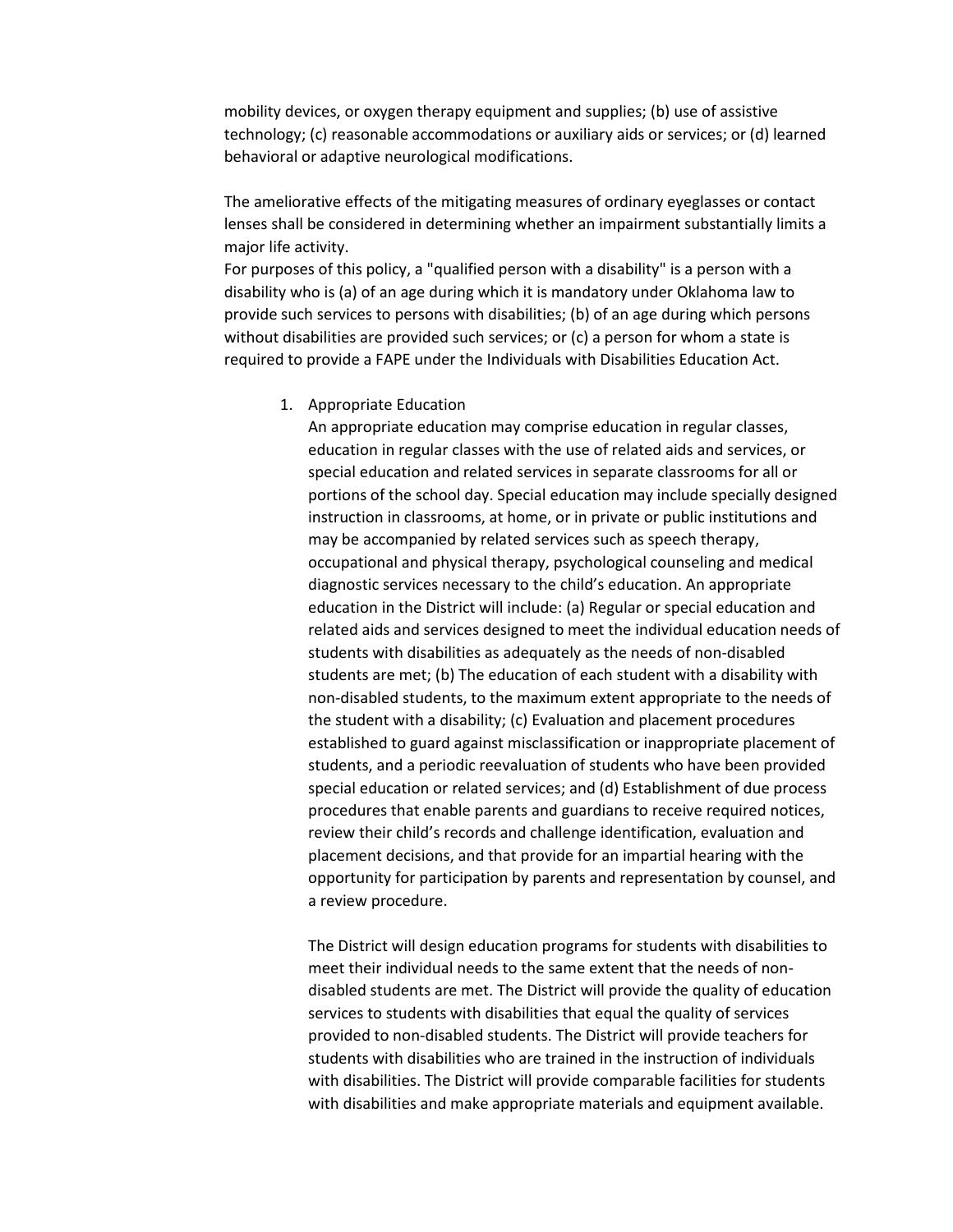The District will not exclude students with disabilities from participating in nonacademic services and extracurricular activities on the basis of disability. The District will provide persons with disabilities an opportunity to participate in nonacademic services that is equal to that provided to persons without disabilities. These services may include physical education and recreational athletics, transportation, health services, recreational activities, special interest groups or clubs sponsored by the District, and referrals to agencies that provide assistance to persons with disabilities and employment of students.

#### 2. Educational Setting

The District will place students with and without disabilities in the same setting, to the maximum extent appropriate to the educational needs of the students with disabilities. The District shall place students in the regular education environment unless the District demonstrates that the education of the student in the regular education environment with the use of supplementary aids and services cannot be achieved satisfactorily. Students with disabilities will participate with nondisabled students in both academic and nonacademic services, including meals, recess and physical education, to the maximum extent appropriate to their individual needs.

As necessary, the District will provide specific supplementary aids and services for students with disabilities to ensure an appropriate education setting. Supplementary aids may include, but are not limited to, interpreters for students who are deaf, readers for students who are blind, and equipment to make physical accommodations for students with mobility impairments.

### 3. Evaluation and Placement

The District will make evaluation and placement decisions in accordance with appropriate procedures required by law. The District will conduct an individual evaluation before any action is taken with respect to the initial placement of a child who has a disability or before any significant change in that placement. The District will use tests and other evaluation materials that have been validated for the specific purpose for which they are used. The tests and other evaluation materials will include those tailored to assess the student's specific areas of educational need, not merely those designed to provide a single general intelligence quotient (IQ) score. Trained personnel will administer the tests and other evaluation materials in conformance with the instructions provided by their producer. The District will select and administer tests so as best to ensure that, when a test is administered to a student with impaired sensory, manual or speaking skills, the test results accurately reflect the student's aptitude or achievement level or whatever other factor the test purports to measure, rather than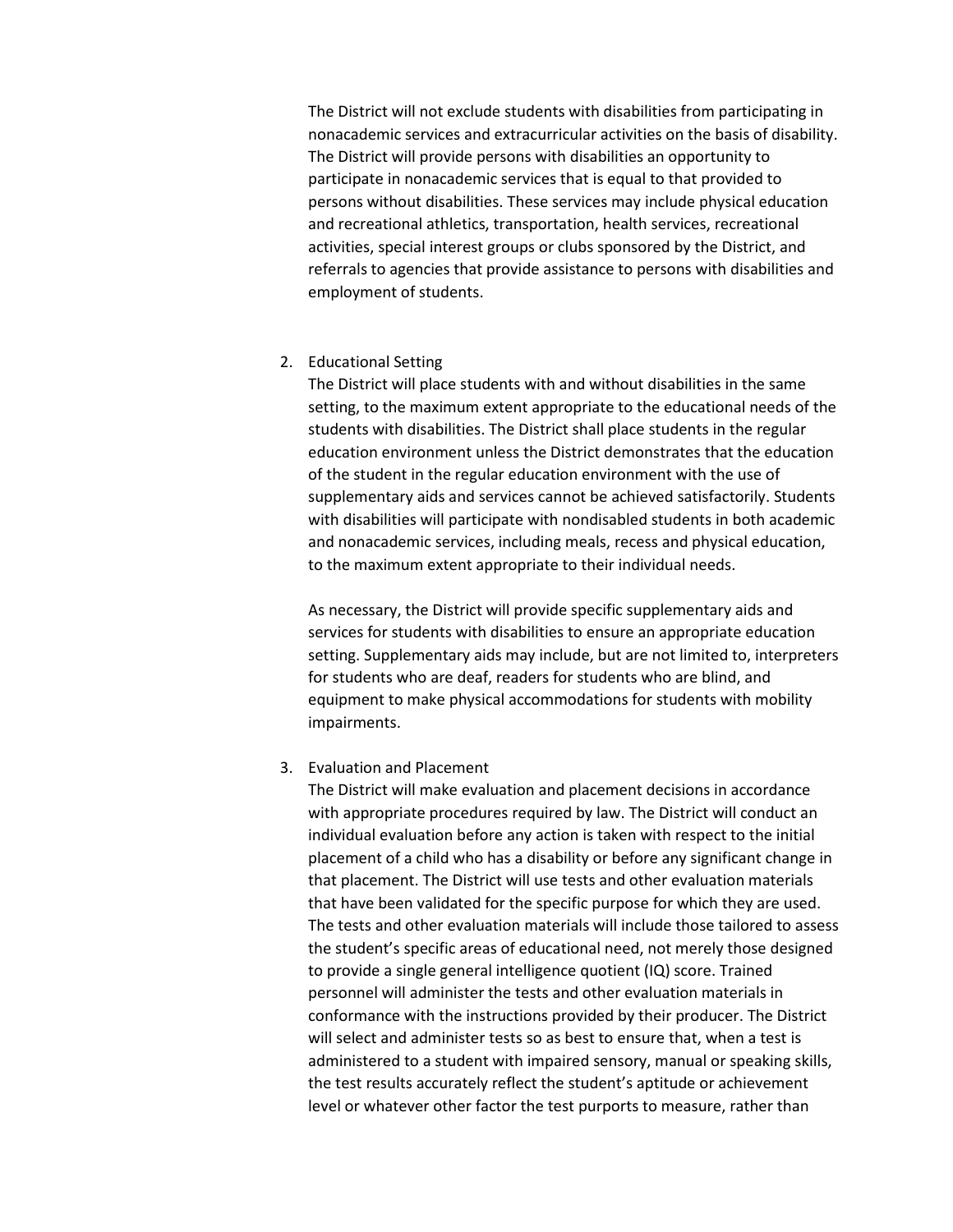reflecting the student's impaired sensory, manual or speaking skills, unless those skills are the factors the test purports to measure. In interpreting evaluation data and making placement decisions, the District will draw upon information from a variety of sources, including but not limited to aptitude and achievement tests, teacher recommendations, physical condition, social or cultural background and adaptive behavior. A multidisciplinary group, including persons knowledgeable about the child, the meaning of the evaluation data and the placement options, will document and consider carefully information obtained from all such sources in making eligibility and placement decisions.

The multidisciplinary group will consider reevaluation at least every three (3) years for each student for whom the District is providing a FAPE or more frequently if conditions warrant or if the child's parent or teacher requests a reevaluation.

4. Section 504/Title II Plan When the multidisciplinary group determines that a student is eligible for educational services under Section 504 and Title II, it will prepare a plan documenting how the District will provide FAPE for that student. The plan will identify the educational services, related services and supplementary aids and services needed to meet the student's individual educational needs, the person(s) responsible for implementing each component of the plan, the starting and ending dates for each component and a date, no less than annually, on which to review the plan.

The District will provide appropriate education and related aids and services free of charge to students with disabilities and their parents or guardians, except for fees equally imposed on non-disabled persons or their parents or guardians.

If the District is unable to provide a FAPE itself, it may place a person with a disability in, or refer the person to, a program other than the one it operates. However, the District will remain responsible for ensuring that the education offered to the student is appropriate, as defined by law, and for coverage of financial obligations associated with the placement. The District will ensure that adequate transportation is provided to and from any program in which it places the student that is not operated by the District, at no greater personal or family cost than would be incurred if the student were placed in the District's program.

# B. Procedural Safeguards

The District will employ procedural safeguards regarding the identification, evaluation or educational placement of persons who, because of disability, need or are believed to